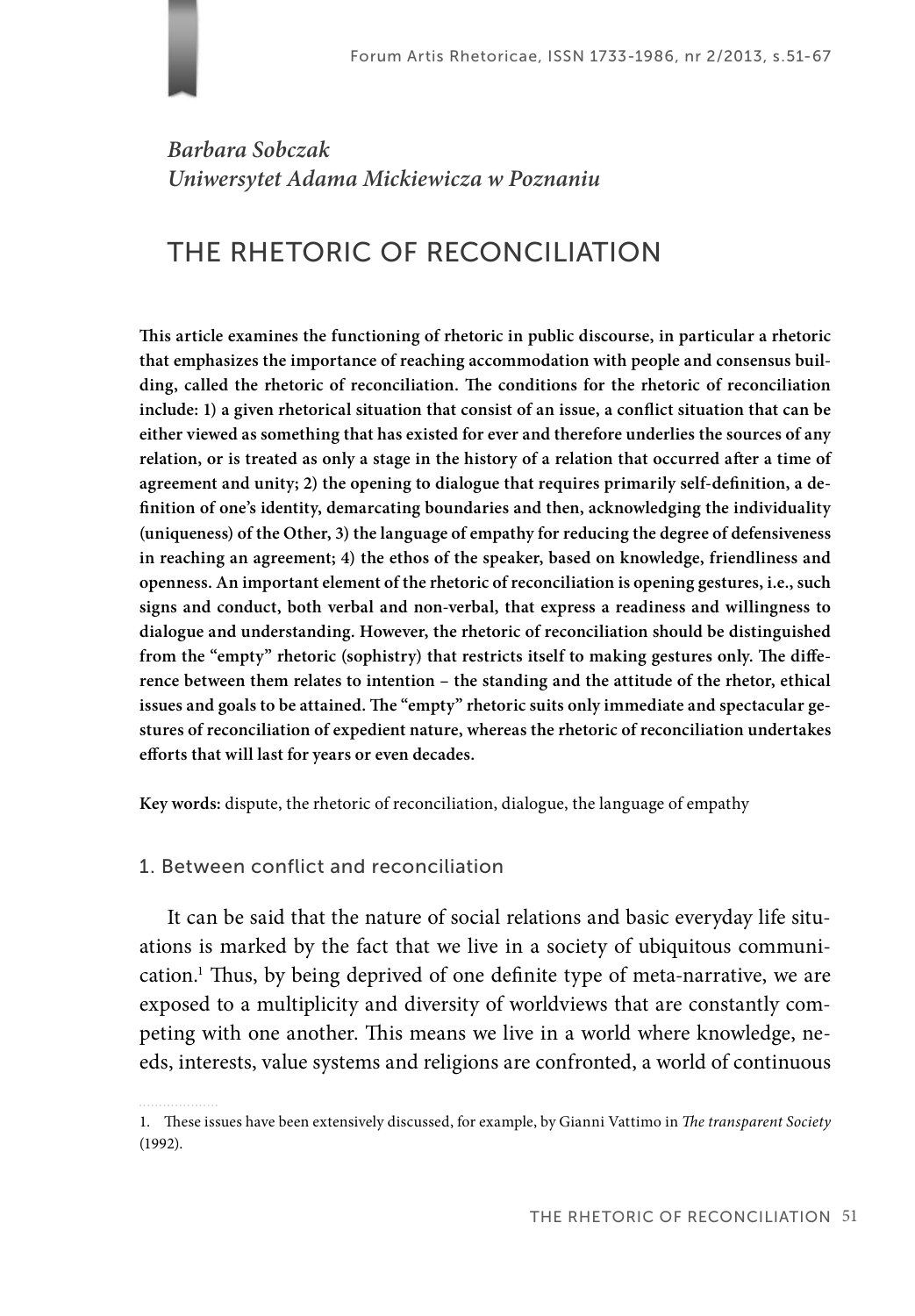clashes between different visions of the world and of imposing convictions (see Caputo 1993: 102; 1987: 262). Consequently, we begin to perceive the world as a battlefield and people as enemies. The American sociolinguist Deborah Tannen (1999: 3-4) notes that often the easiest way to achieve one's goal is to stand in opposition to someone or something, the most favorable method of discussing an issue is to organize a debate, and the most ingenious way of propagating information is to find people who will express it in an extremely different manner by presenting completely polarized views and opinions on that particular issue. On the contrary, we witness attempts, visible e.g., in social thought of Rawls (1999) or Habermas (1984), to seek consensus, a common language and measures for incommensurable, some kind of communication transparency.<sup>2</sup> Finally, at a political life level, the political correctness is used to deal with social conflicts. However, these issues require a separate discussion.

The linguistic and rhetorical observations of human functioning in such a reality in Poland have resulted in studies on the linguistic phenomena of specific situations of competition and rivalry, i.e. hate speech and hate rhetoric<sup>3</sup>

2. More on this issue, see Gianni Vattimo (1997: 33-34).

<sup>3.</sup> According to Głowiński (2007) the basic properties of the rhetoric of hate are, first of all, the dichotomous divisions which have a universal nature and embrace everything within. In terms of grammatical categories it is the us-them opposition. The consequence of such a constructed relation is the exclusion of the possibility for dialogue and predetermined evaluation patterns. The rhetoric of hate does not address those who are its objects. They are not spoken to but are spoken about, and everything that can be said about "them" is meant to bear witness against them and to discredit them. Dichotomous divisions are closely connected with perceiving the world in terms of a great conspiracy. Those standing on the other side are organizing themselves against us, trying to harm us, wanting to take away what is ours. The resulting image of the world thus becomes black and white, and everything is built on antitheses: one's own – stranger, friend – foe, good – bad, true Pole – anti-Pole, patriot – traitor, etc. Another factor distinguishing the rhetoric of hate is absolute truths. These truths always apply to only one side – our side – and we are entitled to them without discussion. These truths are the only right and obvious ones, so they cannot be subject to comments or refl ections. Whoever dares to question them becomes, by virtue of that fact, a suspect, and may even have joined the ranks of the opponents. After all, the role of the agent in the rhetoric of hate is given particular attention. The agent speaks truths that are considered to be ultimate and formulates his/her statements in an extremely authoritarian manner. What is important is that he/she does not have to be an authority him or herself, nor have any charisma or merit, because the fact that the ideology he/she represents or what he/she says is considered "right" by others justifies everything (Głowiński 2007: 23-26).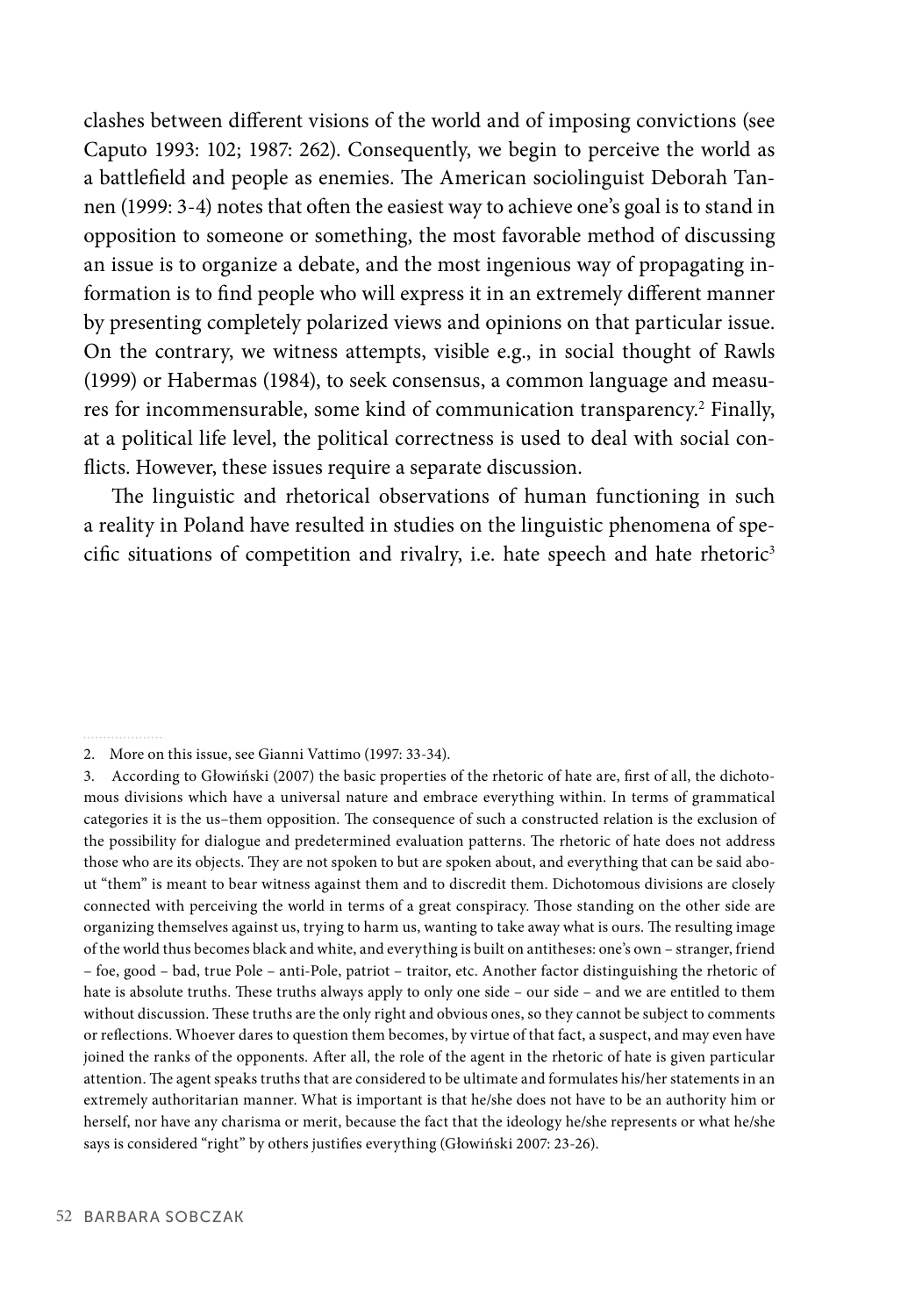(Kowalski, Tulli 2003; Głowiński 2007), the rhetoric of exclusion<sup>4</sup> (Witosz 2010, Wodak 2008) or the rhetoric of domination<sup>5</sup> (Wasilewski 2006). These phenomena, characteristic for conflict situations, where a conflict, using a term proposed by Louis Kriesberg (1998), is a destructive one, i.e., aiming at overcoming or destroying an opponent and not at seeking or finding a solution to a problem, for several years have been considered predominant in Polish social life (Głowiński 2007, Kowalski, Tulli 2003, Sobczak 2011). Although conflict and its manifestations, such as fighting, rivalry and dispute, constitute an integral part of social life, there is the other extreme – of the peace and harmony achieved by resolving a conflict. Georg Simmel (Simmel 1995), a classical representative of German sociology, considers victory, the situation when the opponent surrenders, as the most radical yet simplest way for ending a dispute. A conflict ended this way is based on a declaration that one of the parties has been defeated and gives up any forms of resistance against the opponent. Besides victory, other ways for ending a dispute include reconciliation and compromise, of which the latter is, according to Simmel, one of the greatest discoveries of humankind (Simmel 1995: 338). The compromise is based on a particular attitude of both parties involved in the conflict. It is achieved through an exchange of an object value mutually acknowledged

4. The rhetoric of exclusion is present in different ways in various types of discourse, depending closely on a specific statement and its context (Wodak, 2008: 187). However, for it the most important category is the opposition between "us" and "them". "Us" are people belonging to a given community – social, national, mental, being aware of belonging to it, but also of being dependent on other members of a given group. Limits of belonging to such group are always clearly specified and protect a discourse subject against external influences. Thus, it refrains from a dialog with the unknown. It is not motivated by curiosity, seeking knowledge and understanding of others and the world. This underlays the style of its communication, which is one-sided, aiming at promoting its own perception of the world, own axiological order and own attitudes. "Them", on the other hand, must be stigmatized and excluded, and basic tools for exclusion are various discreditation strategies, including depersonalization (Witosz, 2010: 15-18).

5. As Jacek Wasilewski shows in his study *Retoryka dominacji* (2006), a relationship of domination can be found everywhere. It is universal amongst people and present at every organizational level. It is a part of cultural non-verbal (e.g., a dominant person can do a specific thing to a subordinate, but not otherwise) as well as verbal behaviors. A dominance can also be achieved and maintained using rhetoric tools. Main dominant rhetoric tools include: designing basic social roles of dominant character such as paternalism and infantilization; controlling a rhythm and a course of a conversation; demanding proofs of respect and emphasizing social roles; categorical directiveness and driving force; a right to identify with a dominant group and to exclude from it; valuation and assessment; unjustified breaking of conversation rules; breaking taboos or depriving of dignity. These manipulations aim at emphasizing powers of the sender and treat the recipient as an object subjected to symbolic subjugating activities. What is important, the dominance may result from a rhetoric organization of a relevant subject and not from the actual social advantage of the sender (Wasilewski 2006:488-489).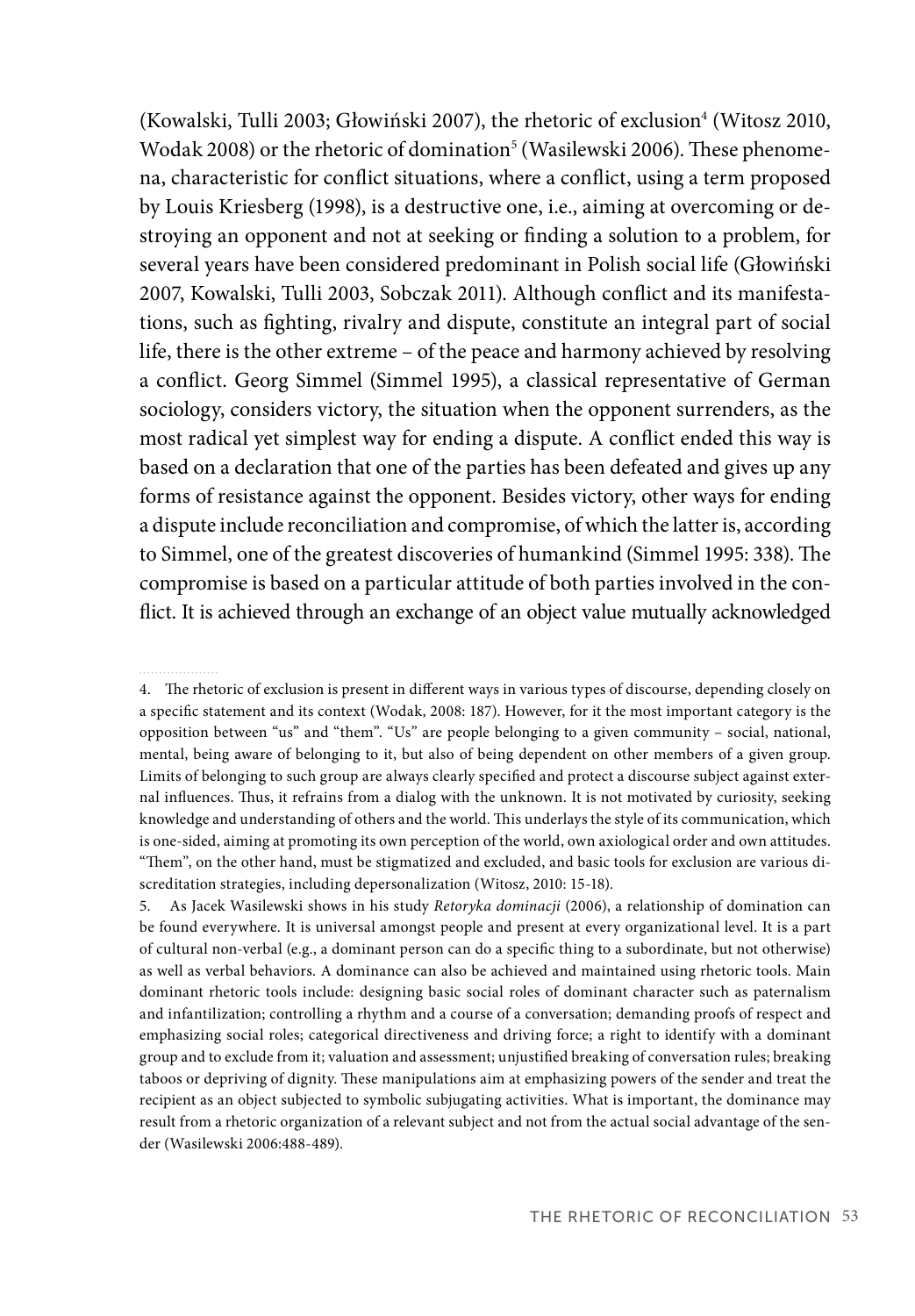by both parties. This value is precisely expressed in other ways. Something valuable is given up because a desired value can be obtained in some other form. According to Simmel, compromise, as opposed to reconciliation characterized by significant subjectivity, is objective because it is reached by mutual concessions which can refer to external criteria independent of the parties involved. This form of ending a conflict depends on the particular skills of the people who locate it in the spiritual sphere of humans and juxtapose it with such human traits as obstinacy. Therefore, assuming the social life oscillates between the two extremes of peace and fight, and the rhetoric of conflict have been theoretically discussed in numerous papers, I would like to explore conditions for existence and characteristics of the rhetoric specific for building peace. This rhetoric attempts to ask questions about possibilities for social consensus and understanding. Considering its objectives it can be termed the rhetoric of reconciliation.

- 2. Conditions for the rhetoric of reconciliation
- 2.1. Myth of hostility "at the source"

The term "reconciliation" means establishing a close relationship, to become compatible or consistent, to settle or to resolve, as well a situation in which two people, countries, etc., re-establish friendly relations after quarrelling (*Longman English Dictionary Online*). The presupposition of reconciliation assumes that there is some kind of split, division, which is expressed as a conflict, hostility, war, hatred or resentment. These divisions may apply to two situations. Firstly, a conflict can be seen as something that has always existed and therefore lies at the root of any relations. Secondly, a conflict is treated only as a stage in the history of a relation which followed after a time of agreement and unity. A good example of the former situation are, for example, Polish-German relations and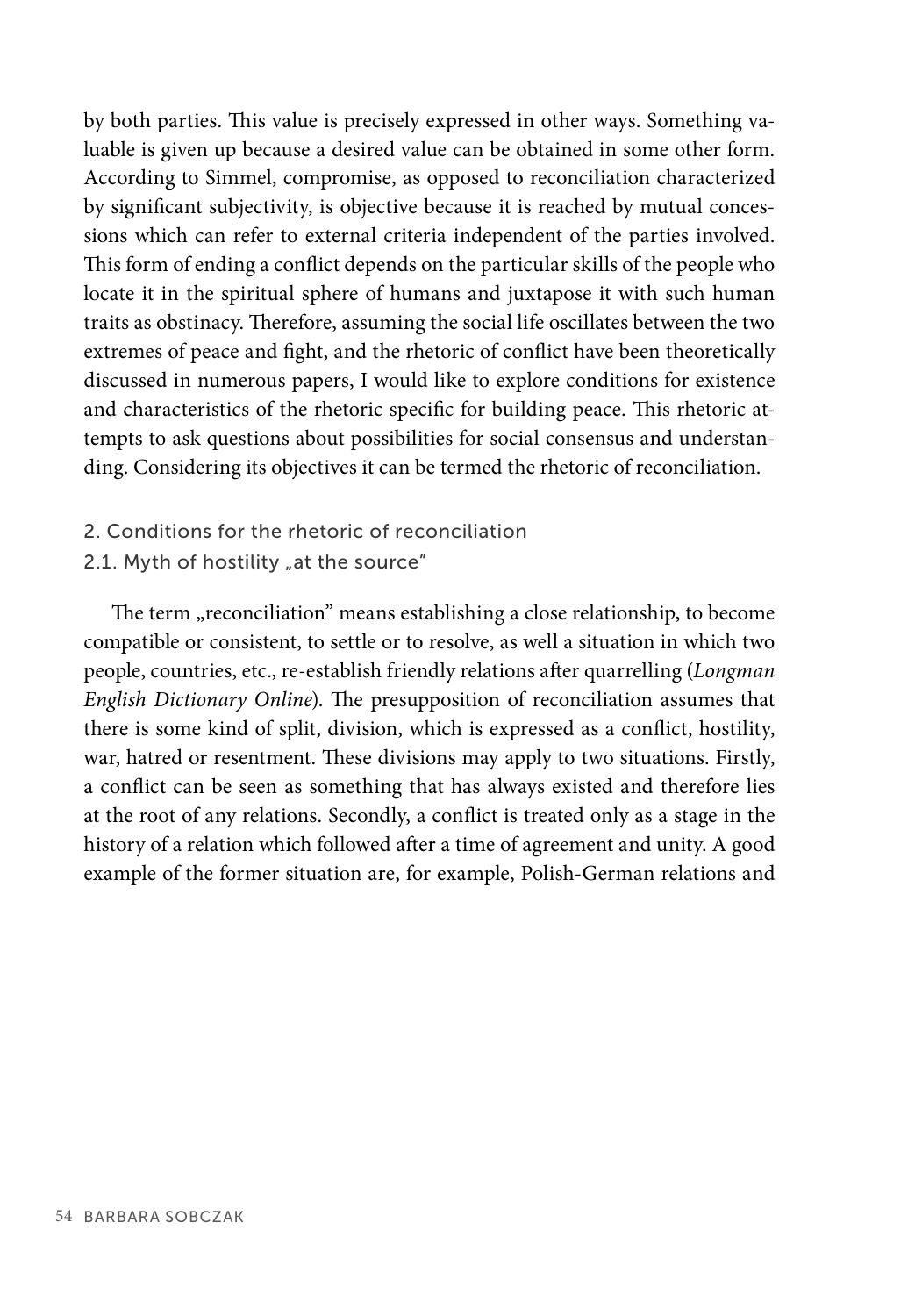Polish-Russian relations<sup>6</sup>; in the second case these are the post-Solidarity political party relations in Poland after 1989<sup>7</sup>. These two rhetorical contexts require two different types of rhetoric. Beginning with the end, when we assume that first we were one and then we parted, then we build up a rhetoric that refers to the past, to some original state of happiness, a golden age when everything was perfect. We thus show that our common roots – of those who left at some point

6. Relationships between Poland and Russia and Germany have developed for over 1000 years, thus it is difficult to sum them up in a few sentences. However, significant in both cases is that these relationships have been marked by armed conflicts and disputes over borders. Particularly important for these relations are three partitions of Poland by Russia, Prussia and Austria in the years 1772-1795, as well as events of the 20<sup>th</sup> century: Polish-Soviet war (1919-1921) and German-Soviet pact made in 1939 (Ribbentrop–Molotov Pact) called the fourth partition of Poland as its secret protocol contained division of the spheres of influence in the Eastern Europe: Germans were granted Polish lands up to rivers Narew, Pisa, Wisła and San, and the USSR were given the eastern part of Poland (east of those rivers). Bad Polish-German relations also resulted from other events of the previous century, including Nazi German attack on Poland (September 1, 1939), annexation of Polish lands: the Land of the Warta river, the Silesian voivodeship and the Gdansk district; creation of the General Governorate, the anti-Polish policy, and deportations of Poles to Germany to work as forced labor and to concentration camps. Whereas it can be said in brief that Polish-Russian relationships were affected by events of the twentieth century including the USSR attack on Poland on September 17, 1939, Katyn massacre (see footnote 8 below), and the times of the People's Republic of Poland and its subjugation to the USSR. This complicated history brought about numerous antagonisms, but also stereotypes in Polish perception of Germany and Germans, as well as Russia and Russians (they were discussed in various papers, e.g., *Polacy i Niemcy. Z badań nad kształtowaniem heterostereotypów etnicznych. Zbiór studiów*, ed. K. Wajda or *Obrazy Rosji i Rosjan w Polsce od końca XIX wieku do początku XXI stulecia. Myśl polityczna – media – opinia publiczna*, ed. E. Kirwiel, E. Maj and E. Podgajna).

7. 1989 was a breakthrough year for Poland, and for the whole Europe. Poland underwent a systemic transformation. The country transformed from a communist, centralized system into a democratic republic with government bodies elected in general elections. Since that year, the Polish political scene has evolved continuously. The main successor of the Polish United Workers Party was the Social Democracy of the Republic of Poland established in 1990. The former activists of the Independent Self-governing Trade Union "Solidarity" (NSZZ "Solidarność") were, at first, gathered in parties including the Liberal Democratic Congress, the Democratic Union, Centre Agreement (all established in 1990) or the Christian National Union (founded in 1989). In 1996, the Solidarity Electoral Action (AWS) was established, consisting of a number of post-Solidarity formations, including NSZZ "Solidarność", the Christian-Democratic Party or the Centre Agreement and the Christian National Union mentioned above. However, ideological disputes and personal conflicts resulted in breaks and rotations in these parties. Soon some of activists left the Democratic Union establishing the Conservative Party, and in 1994, the Democratic Union and the Liberal Democratic Congress merged forming the Freedom Union. It, in turn, was dissolved, again, following program disputes, and in 2001 some of its members established the Democratic Party and other the Civic Platform, currently having the majority in Polish Parliament. In the same year, the AWS split into the Law and Justice (currently, one of the major opposition parties in Poland) and, now dissolved, the League of Polish Families. This short and brief description is only an indication of complex relations in the Polish political scene. Although in last 20 years in Poland many parties derived and derive their ideological origin from the "Solidarity" movement, yet, despite common background, personal antagonisms and differences in interpreting various historical events make their cooperation impossible and hinder mutual understanding.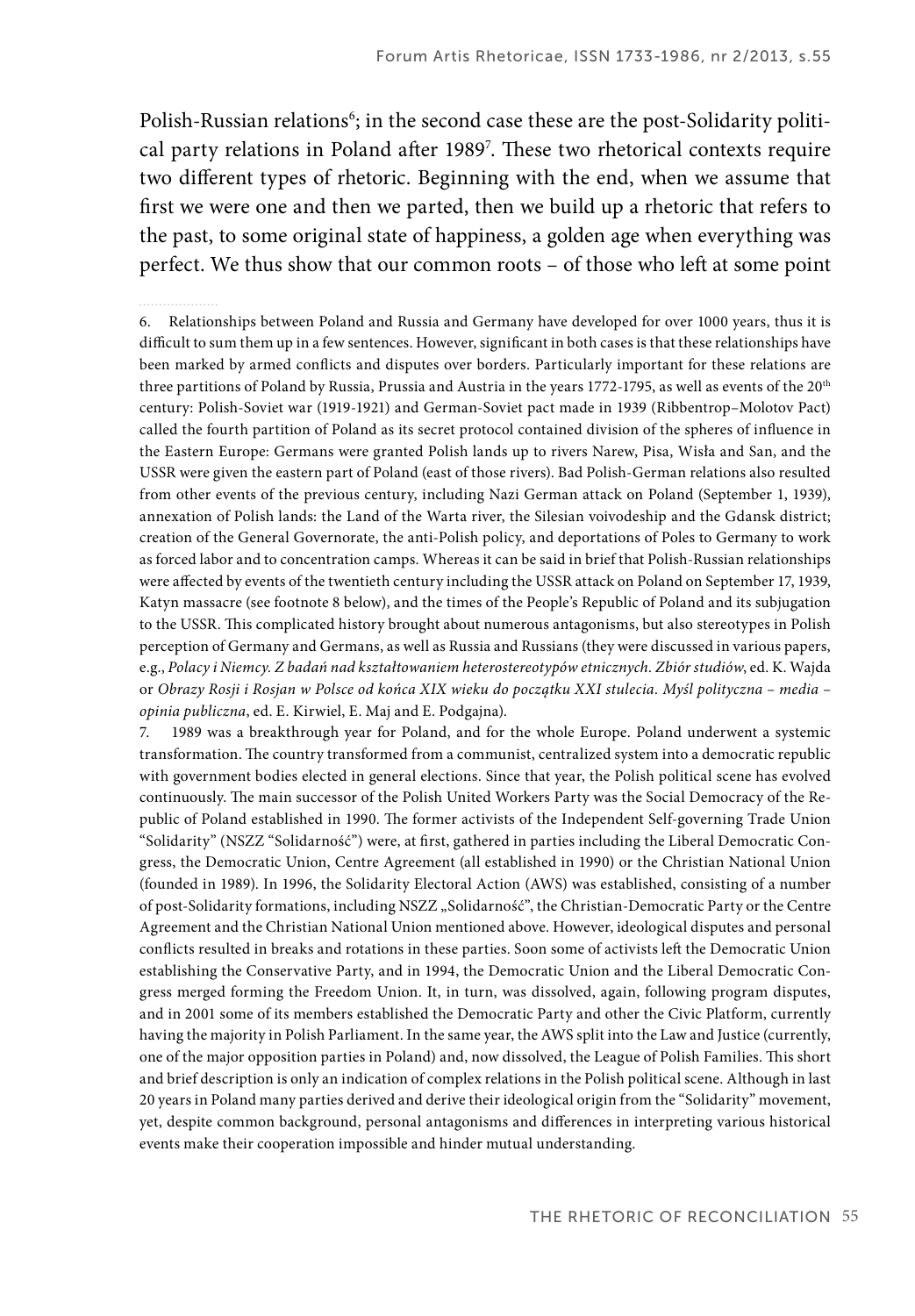– are common, are ours, fraternal, despite the dispersion. As a result we have a mythical basis to reconcile in the first place and, secondly, we do not need to build a new "us", only to restore the original "us". We refer thus to an existing community, with its specific features, values, common history and accomplishments. This original "us" is also treated as a kind of commitment, an argument to be used when calling for reconciliation.

A completely different rhetoric is involved in the first case, in which another myth is referred to which proclaims the existence of some "source" of hostility as something that was at the very beginning or that has always existed. For example, in their cultural consciousness Poles are convinced that the Germans – stereotypically presented as Teutonic knights, Nazis and then a leading Member State of the European Union – have always threatened Polish sovereignty (see Bartmiński 2007, Wajda 1991). Similar concerns involve our eastern neighbor, Russia (see Kępiński 1995, Kirwiel, Maj, Podgajna 2011). When this is the case, and you cannot refer to some mythical common past as one unity, reconciliation must be a matter of what is to come. This means then that such a rhetoric must begin its narration with a declaration of closure of the past and an opening up to what is to come, and it builds an area of hope and faith in atonement as something that is yet to be achieved, but is indeed possible. As Bronisław Komorowski said during his speech in Katyń on 10 April 2011, one year after the Smoleńsk crash:8

"Whilst appreciating the gesture of goodwill of President Dmitry Medvedev, who bowed his head before the murdered Polish heroes, **we must not forget the past but at the same time we must concentrate on the future. We need not give in to the fatalism of history, the fatalism behind which lurks a temptation of imperial domination or fear of this**  domination. Poland and Russia, despite all the differences, can shape the relations **between the two countries so that this fatalism of the past can be overcome.**" (emphasis mine, BS)

<sup>8.</sup> The Smoleńsk crash was the Polish military plane crash that took place on 10 April 2010 in Smoleńsk, Russia. A total of 96 people died in the crash, including President Lech Kaczyński, his wife, deputy marshals of the Sejm and Senate, a group of MPs, commanders of all the armed forces in Poland, the President's office staff , heads of state institutions, representatives of the clergy, ministries, social and veteran organisations and the families of Polish officers murdered by NKVD officers (the Soviet political police) in Katyń in 1940. The passengers of the plane were a Polish delegation on its way to attend the ceremony to celebrate the 70<sup>th</sup> anniversary of the Katyń massacre. This tragic event first united Poles, but with time it has become a tool of political struggle and a source of conflict between the government and the opposition (in particular by the Law and Justice party headed by Jarosław Kaczyński, the late President's twin brother).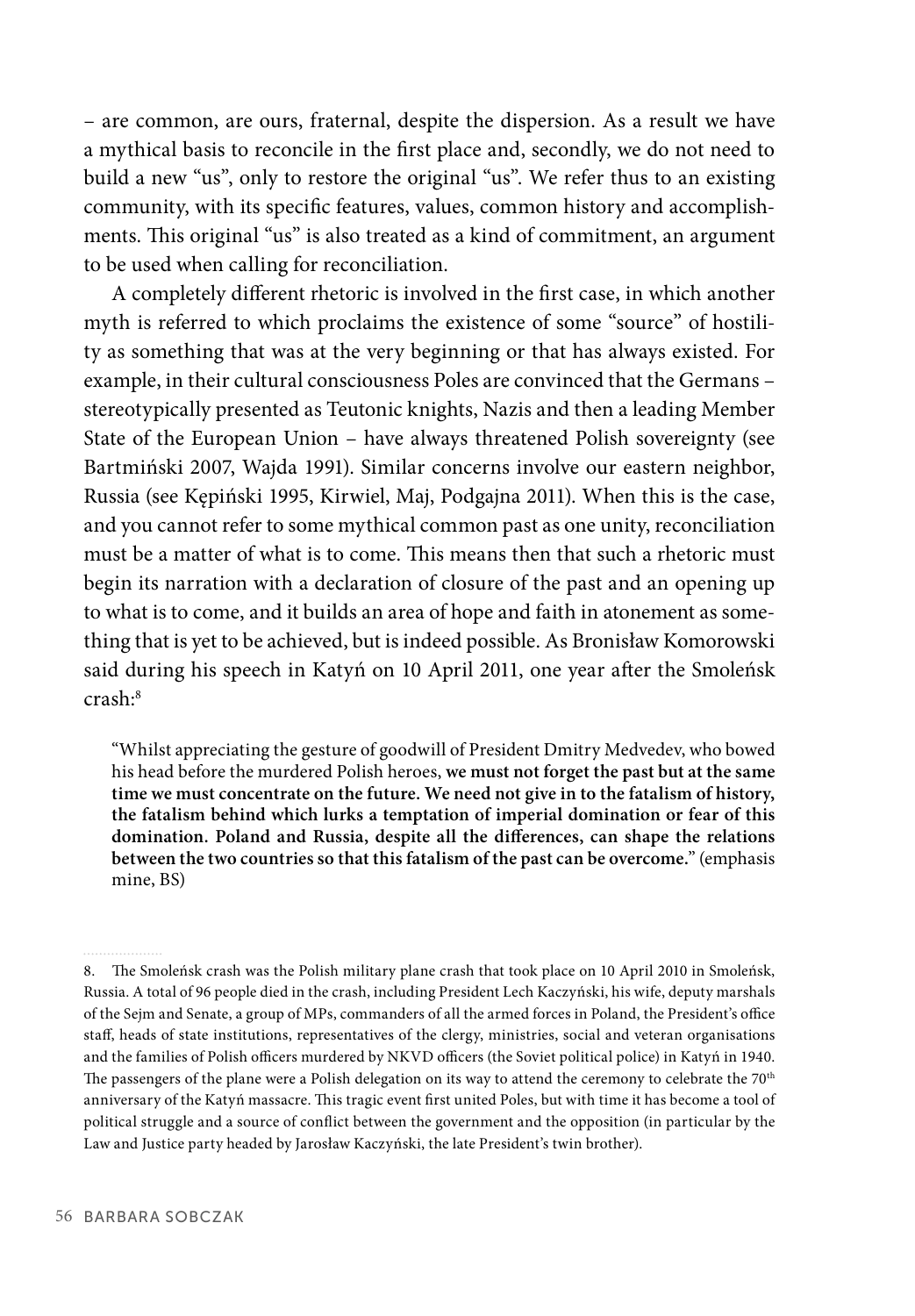Referring to mythical thinking has a persuasive dimension in the rhetoric of reconciliation. This way of speaking is meant to justify desired changes in the world, to instill certain action. But before the process of command has been commenced, before the answer is provided to the question as to why a change is necessary, the problem has to be diagnosed – given a name and explained why things are happening the way they are. This is where myth turns out to be useful which, as Roland Barthes (1984: 10-11) says, makes what is cultural seem natural, self-evident, existing from the beginning, the source. Myth requires no justification. It provides and maintains, in turn, a pattern of understanding of the world and humans, it justifies certain processes and their outcomes, and by creating a system of coordinating beliefs that are present within a given community, it maintains the social order.<sup>9</sup> Mythical stories – the myth of a golden age and of disarmament, the myth of a primeval conflict and the vision of a new, better tomorrow explain the nature of relations between the parties and provide a justification for change.

## 2. The Other or a Stranger?

The conflict situation assumes setting up a relation between the parties involved in the dichotomy of: my own group (similar to myself) and the other.<sup>10</sup> The other is a stranger, an enemy, one that has not yet been defined by us. Someone who does not belong to a given community, family; a citizen of another country; someone who is at a distance from one's own group culturally, ideologically, territorially, therefore he/she cannot be trusted. There is no common feature that can be shared, no starting point that could help develop any kind of relation. This division carries certain implications in terms of creating the reality of rhetoric. By creating the "others" they must be endowed with the worst possible features. The others are strange, unpredictable, want to destroy us – one could only expect the worst from them. The enemy is constructed from stereotypes.

<sup>9.</sup> The functions of myth have been evaluated by many authors, including Joseph Campbell (1988), Roger Caillois (1999), Claude Levi-Strauss (1991), Bronisław Malinowski (1926), Roland Barthes (1984) and Mircea Eliade (1963)

<sup>10.</sup> See Social Identity Theory. Henri Tajfel and Hohn C.Turner (1986) explain the effect of own membership in a group on perception of oneself, one's group and other groups. They particularly focus on individuals strive to maintain or improve their self-esteem by becoming members of groups ensuring positive identification or by depreciating a status and a value of other, competitive groups (e.g., by assigning morally negative features to them).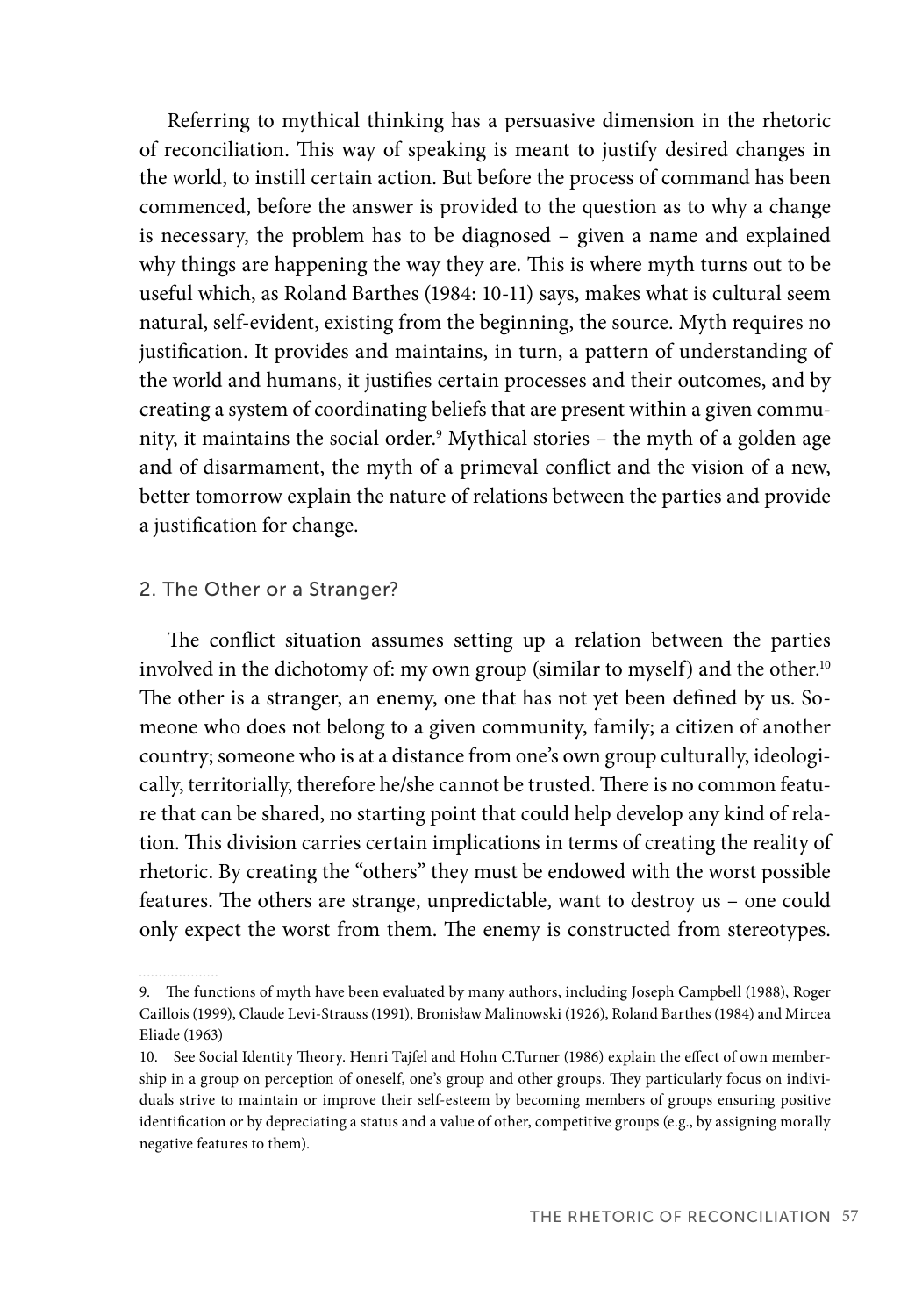What is alien triggers prejudices, fears and feelings of disgust and repulsion which are deeply rooted in the human psyche and subconscious (Bauman 1991). The category of "foreignness" allows to commence and then justify hostile attitudes and attempts to destroy what is alien.

A *sine qua non* condition for reconciliation thus transforms the Stranger (with all the negative connotations connected with this notion) into the Other. The category of otherness, although often used interchangeably with the category of foreignness, has a different meaning. It is a much broader concept. Every Alien is the Other, but not every Other is an Alien (Witosz 2010: 20). Otherness has many colours. The Other may mean completely "alien", with whom any communication or agreement is impossible because the temporal, mental or spatial gap is too wide. At this point the notions of otherness and foreignness merge semantically. But the Other can mean as much as differing in relation to something, and then the Other becomes the other extreme of the "same" category. In this case with the Other, which can be a Jew to a Catholic, a Pole to a German or a liberal-minded person to an orthodox-minded one, agreement is possible because the Other is the one we confront. The Other denotes the existence of a difference, but it carries no negative content connected with foreignness (Gruchlik 2001).

This change of perspective, the transformation of the Alien into the Other, does not only provide the opportunity to reinterpret stereotypes and discuss the sources of hostility, foreignness and conflict, but also allows to change the "usthem" relation into an "I-Thou" one. And only this change allows us to transform hostility into partnership, and the sense of feeling endangered, the need to fight and compete into a dialogue.

#### 2.3. Reconciliation and dialogue

The base for a dialogue is another prerequisite for the rhetoric of reconciliation. For Martin Buber (2000), one of the most outstanding representatives of the philosophy of dialogue, a dialogue as a form of communication is the result of an encounter with another person, whom Buber calls "Thou". The encounter gives one the opportunity to establish a real relationship between I and Thou – real as in one where the other person is not seen as an object of observation but as a subject constituting its own entity. The dialogue is not a form of appropriation or reign, but it is based on a double movement: of quasi distancing oneself and of relationships (Kłoczowski 2005: 52-53). The quasi distance means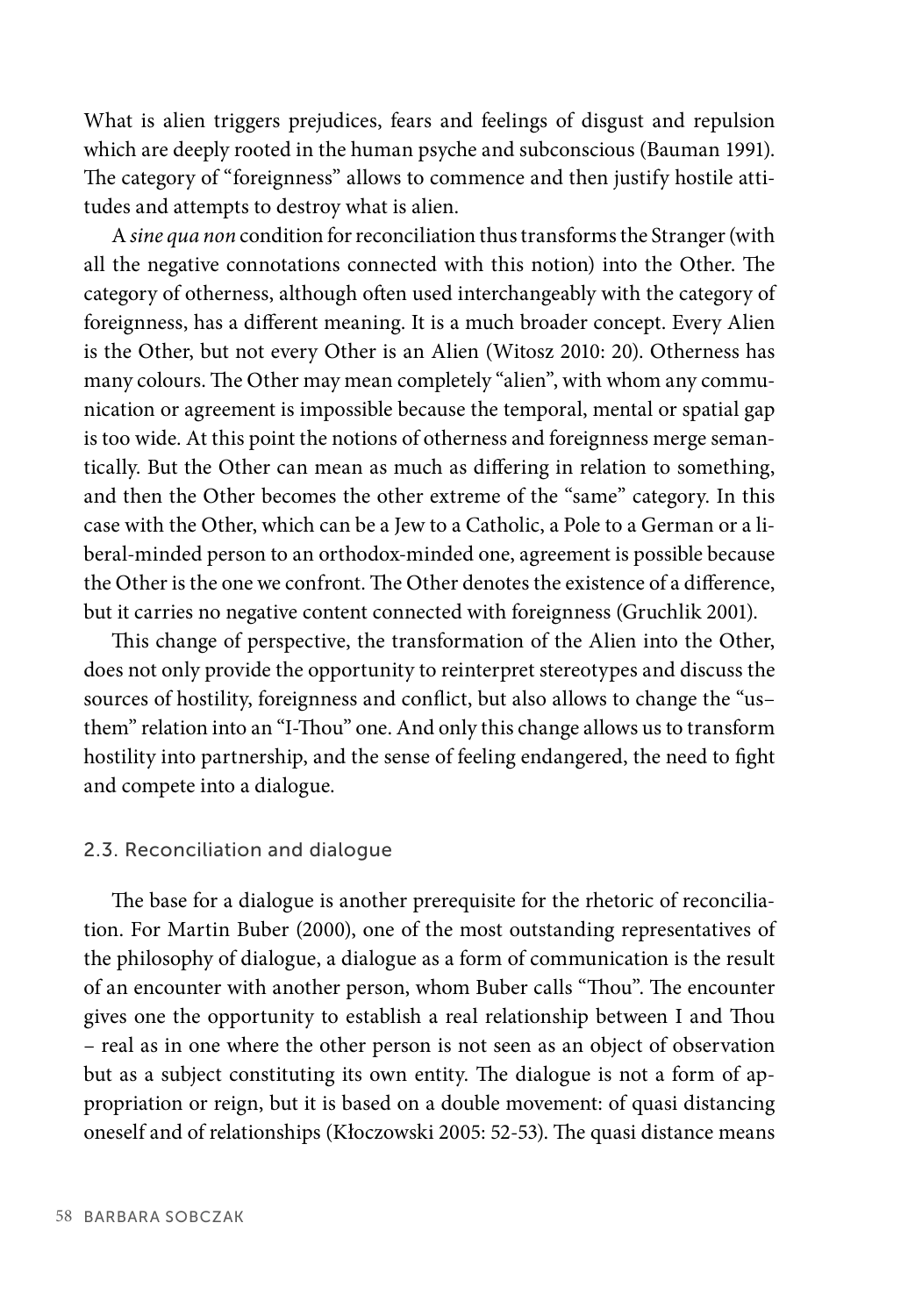acknowledging the primordial, fundamental distance, acknowledging the fact that You are Thou. As Buber (2000) concludes, a real conversation, and therefore every valid fulfillment of human relations, constitutes the acceptance of otherness, thus calling someone "Thou" should be embedded in the genuine acknowledgement of one's separate and personal entity which is ultimately formed and represents a given standpoint. On the other hand, an attitude excluding dialogue is one that objectifies and relegates Thou to the level of It. Where objectification appears the attitude of partnership disappears, and any form of dialogue is out of the question (Jantos 1997: 55-56).

Michał Januszkiewicz (2007: 235-245) specifies three ways of objectification. The first one involves appropriation of the Other. This is achieved in one of two ways: by reducing otherness, i.e. when we reduce the Other to our dimension – we do not discern what is different and only focus instead on what is shared. In other words: appropriation means here reducing what is unknown to something that is known and is a form of "dissolving" the otherness. But the Other can also be appropriated by some form of "repair". We may want to change the other, convert him/her, make him/her one of us. This appropriating approach is one of domination of one of the subjects and highlights the imbalance of relations of the parties involved. Its result is unifying and destroying what is different. The second way of objectification involves elimination of the Other. If there is no way to include someone in the community, he/she must be excluded. In social life such an exclusion may involve omission and concealment, but in extreme cases – as shown by acts of any violence, including war – exclusion also means annihilation. Thirdly, we can ignore the Other, remain irrelevant towards him/ her. Dialogue must obviously have nothing to do with elimination, indifference, but it also has nothing to do with appropriation or bringing down, as Januszkiewicz says (Januszkiewicz 2010: 142), to a "common denominator" because, citing Gadamer:

In mitmenschlichen Verhalten kommt es darauf an (…), das Du als Du wirklich zu erfahren, d.h. seinen Anspruch nicht zu überhören und sich etwas von ihm sagen zu lassen. Dazu gehört offenheit. (...) Offentlichkeit für den anderen schließt also die Anerkennung ein, daß ich in mir etwas gegen mich gelten lassen muß, auch wenn es keinen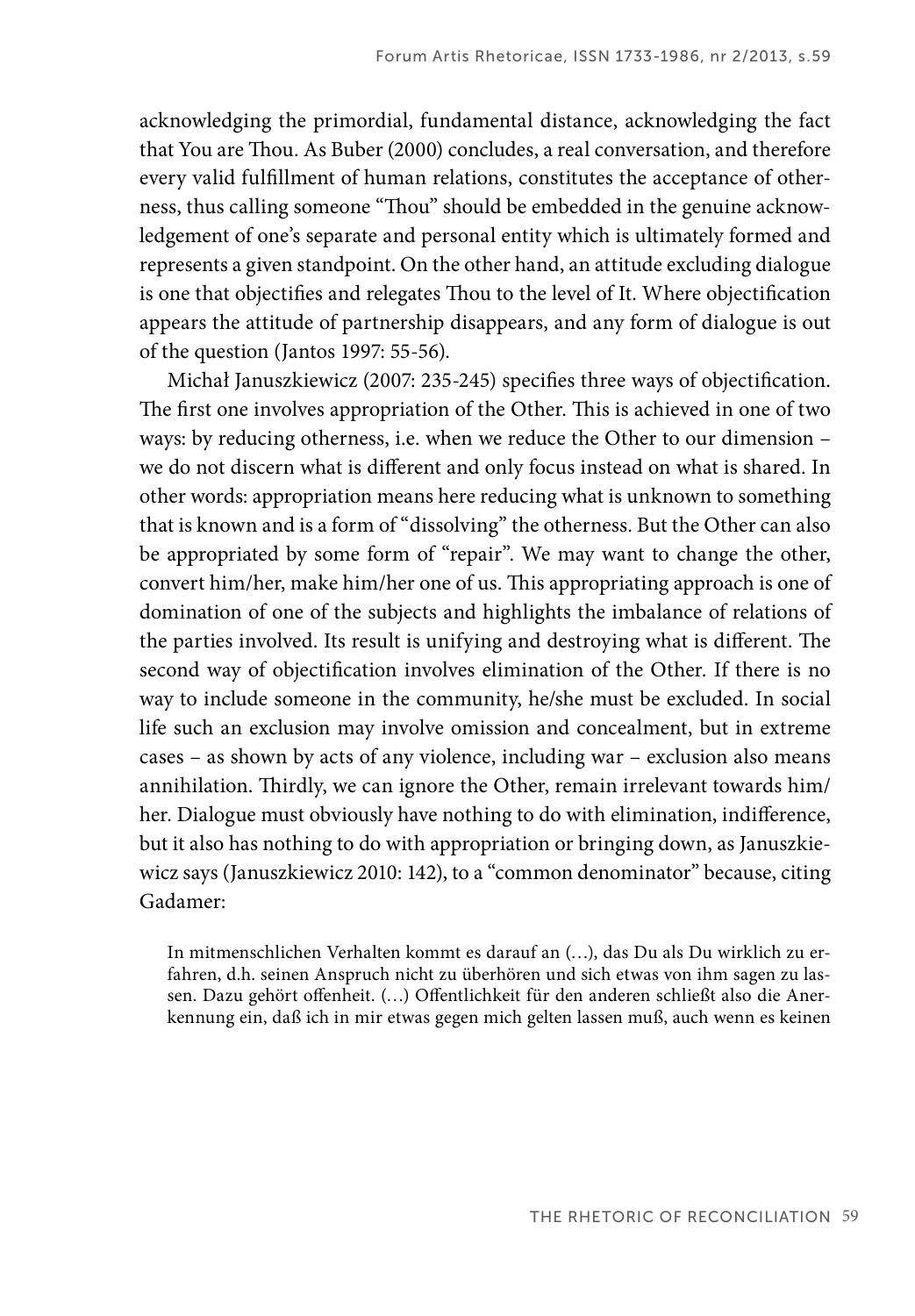anderen gäbe, der es gegen mich geltend machte. (Gadamer 1990: 367)<sup>11</sup>

Determining the plane for dialogue requires that first of all one define oneself, one's own identity, one's defi ned boundaries and then – acknowledge the otherness of the Other. For Emmanuel Levinas (1981) the symbol of this otherness is a person's *Face*, while the symbol of direct proximity is the face-to-face encounter. The condition for this encounter is, however, separation, i.e. perceiving and acknowledging the Other as an individual and holistic being. It should be noted that reconciliation is not based on removing boundaries, as a removal of borders may be an expression of lack of respect for otherness, for what is foreign and different and may even conceal the hidden agenda of incorporating what is other into what is ours. Thus, in fact it is destroying what bothers us and transforming it in the spirit of our "us" by way of coercion, persuasion or manipulation. The Other, as understood by Levinas, is understood as someone absolutely different, radically different. If somebody is entirely different than I am then I cannot categorize him/her according to my imaginative, conceptual and axiological networks. The appearance of the Other puts me in a situation of ethical obligation towards him/her. I become in a sense a servant to the Other, and my task is to respond to his/her call.

An example that reconciliation is not a removal of boundaries, but first of all a highlighting of their very existence and expressing respect towards them, is the ecumenical movement in the Church. The movement's intention is not to eliminate boundaries between the Catholic, Orthodox and Protestant churches. If so, that idea is extended far into the future – to some unspecified time. At the moment, the purpose of reconciliation is to understand where these boundaries lie, what their meaning is and that they need to be respected. The will for a dialogue also forces one to assume a position where a conversation is not so much started with a presentation of one's own convictions, but, just the opposite, with a "suspension" or "bracketing" of one's own beliefs, since to acknowledge the Other is to acknowledge that he/she may be right (Gadamer 2003). Gadamer's approach to the dialogue differs from that of, e.g. Habermas (1984) who

<sup>11. &</sup>quot;In human relations the important thing is to really experience Thou as Thou, i.e., to let someone tell one something or to let something be told to one is the core of this relation. This is what openness is all about. (...) The subject does not impose his or her point of view and tries to absorb the other by overhearing its claim. Openness to the other means that he or she listens to and hears the other's claim, and that includes the acknowledgment of the fact that I have to validate within myself something that I may strongly oppose even if there were nobody who could validate it against my will" (own translation).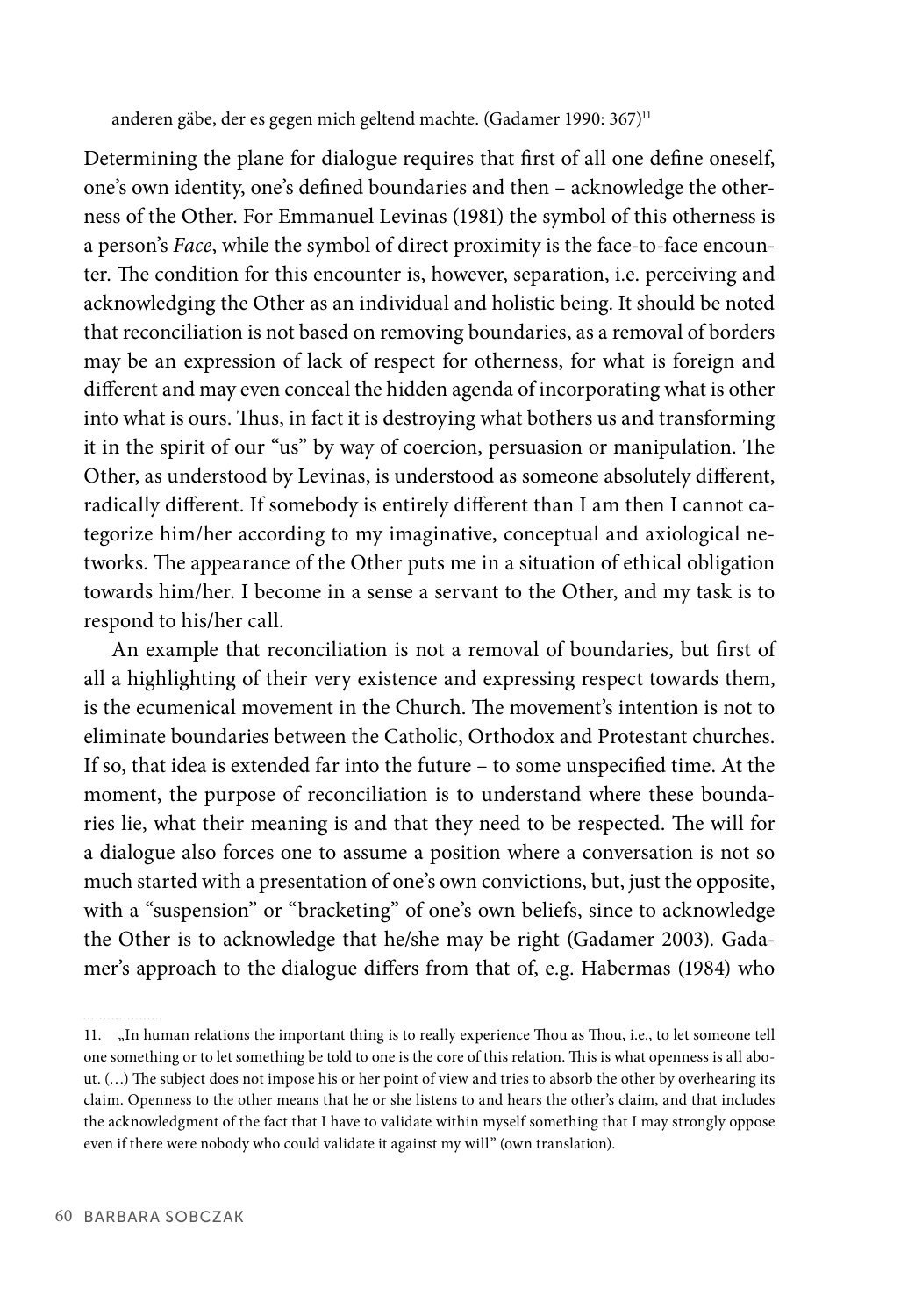emphasizes its scientific and argumentative dimension. Gadamer understands the dialog more in the rhetorical and Platonic sense, as initiating a conversation, and participating in a conversation during which readiness to understand and agree is continuously present. Agreement means occurrence of truth, something that the other person wants to communicate to us. It is not an appropriating truth, expressing domination, but rather something born during a conversation, which is conducted in agreement that both parties are open and try to understand each other. In this way we move on to the next condition for the rhetoric of reconciliation.

# 2.4. Language of reconciliation

It needs to be said that reconciliation is a special kind of agreement, or that agreement precedes reconciliation. There can be no reconciliation without some kind of preliminary agreement on an issue, be it at the political, social, existential or ethical level. Agreement does not mean *a priori* concessions granted to the interlocutor, but is the result of the process of reaching common views. It is an agreement that stipulates the solution to a given problem. It requires that certain conditions be established and that predefined rules be complied with. One of them is definitely that objective criteria be applied. In the rhetoric of reconciliation, justifying one's standpoints requires referring to the rules that have been accepted by both sides – these may include habits, customs, the practices of some given industry, accepted authority figures, consultants or legal acts. There can be no absolute truths spoken by an authoritative entity. The rhetoric of reconciliation also requires the use of a specific language.

In conflict situations there are two communication styles that pertain to the particular attitudes of the agents in a given dispute: the language of aggression/ hate, which is characteristic of defensive attitudes, and the language of empathy, which allows to reduce the degree of defensiveness in reaching an agreement (Gibb 1961; Rosenberg 2003; Sobczak 2011). When the narrating subject expects other people to comply with his/her demands, he/she does not respect the rights of others to self-determination and overgeneralizes, and behind his/her statements are ready-made judgments about people and the world – then we are dealing with the language of hate. The language of empathy implies, in turn, sincerity, the ability to listen and understand others' points of view, and the assumption of the equality of communication partners (Gibb 1961). The rhetoric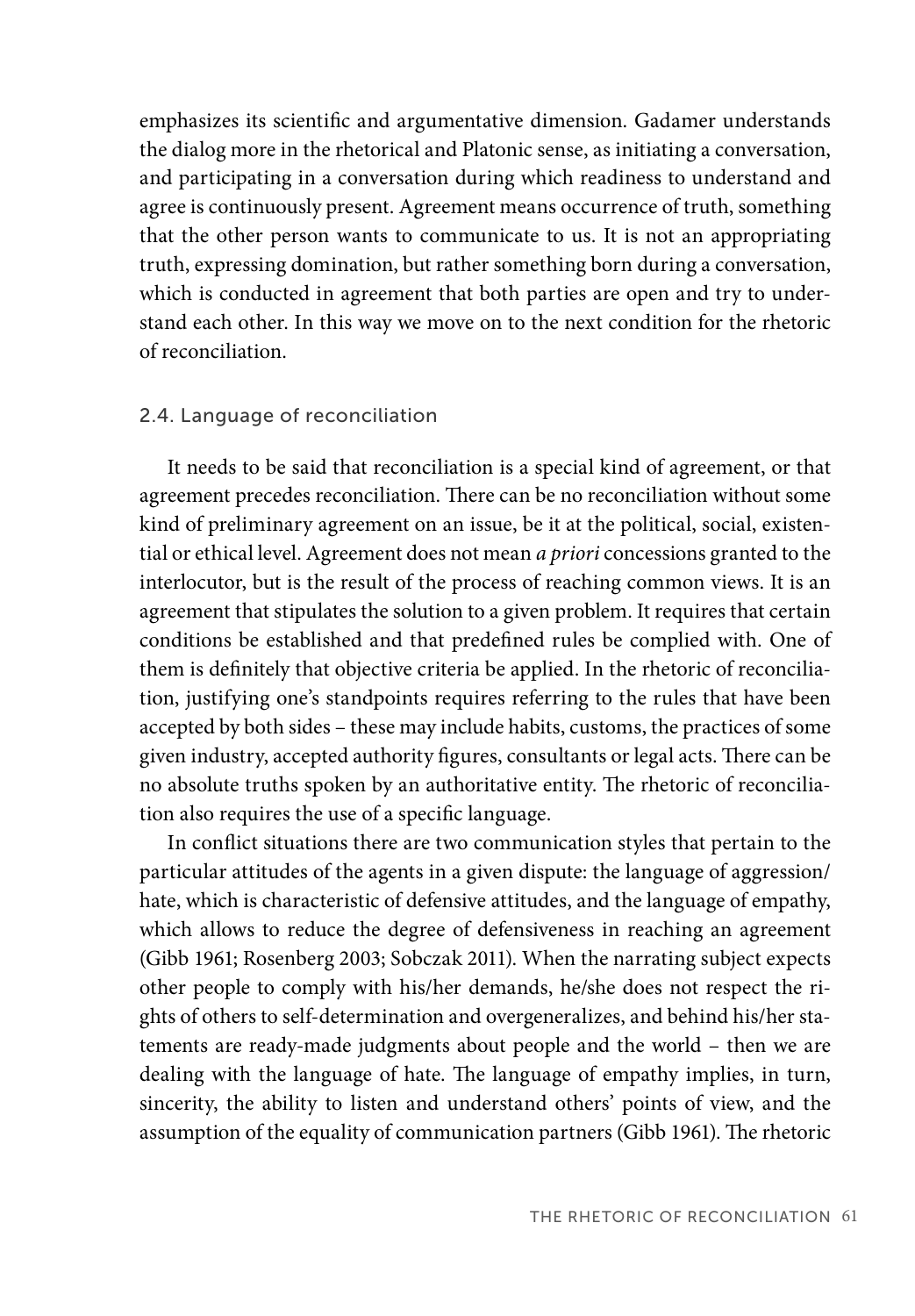of reconciliation needs the language of empathy, and thus the use of assertions, not directives. It avoids statements that judge and valuate, preferring instead a description that is most neutral axiologically. Any destructive criticism and interpretation of others' behavior that is based on unfounded superstition prevents reconciliation. The same applies to overgeneralization and the use of quantifiers. References to "all", "many" and "everyone" serve to highlight one's power and advantage, but they are also a means of exclusion. The rhetoric of reconciliation does not introduce divisions and opposing sides, it highlights instead the notion of "community", "cooperation" and "acting together". An example for implementation of such rhetoric was a statement in a TV announcement made by Prime Minister Donald Tusk in December 2012 commemorating the 31st anniversary of the introduction of martial law in Poland. The key word in this message is the word "together":

"We Poles are a great nation and one that becomes stronger when we stick **together**. **Together** we are in a position to help others and enjoy this **together**. **Together** we can build and win. **Together** we can enjoy time and celebrate. Christmas is approaching,it is a time of appeasement. Let us sit around a common table as one Polish family and from now on let us **be together**, because we really have only each other."

"Together" means despite any political, worldview-related or ideological differences. Tusk creates a community based on origin – "we are Poles" – but also activates a myth, deeply rooted in the Polish mentality, that Poles facing difficult situations can work together, unite and walk shoulder to shoulder. The Prime Minister made that appeal in response to statements of many opposition politics who in their rhetoric often refer to division. The divisions make us weak; working together is to give a sense of strength to the Poles.

#### 2. 5. Rhetoric of reconciliation versus empty rhetoric

An important element of the rhetoric of reconciliation are the gestures of openness, i.e. such signs and behaviour, verbal and non-verbal, that express one's willingness to take part in a dialogue and mutual agreement. The non-verbal signs are symbolic gestures, such as shaking hands, taking part in anniversary celebrations, and laying a wreath at a place of worship. When they are of a verbal nature they are performatives: promises, commitments but also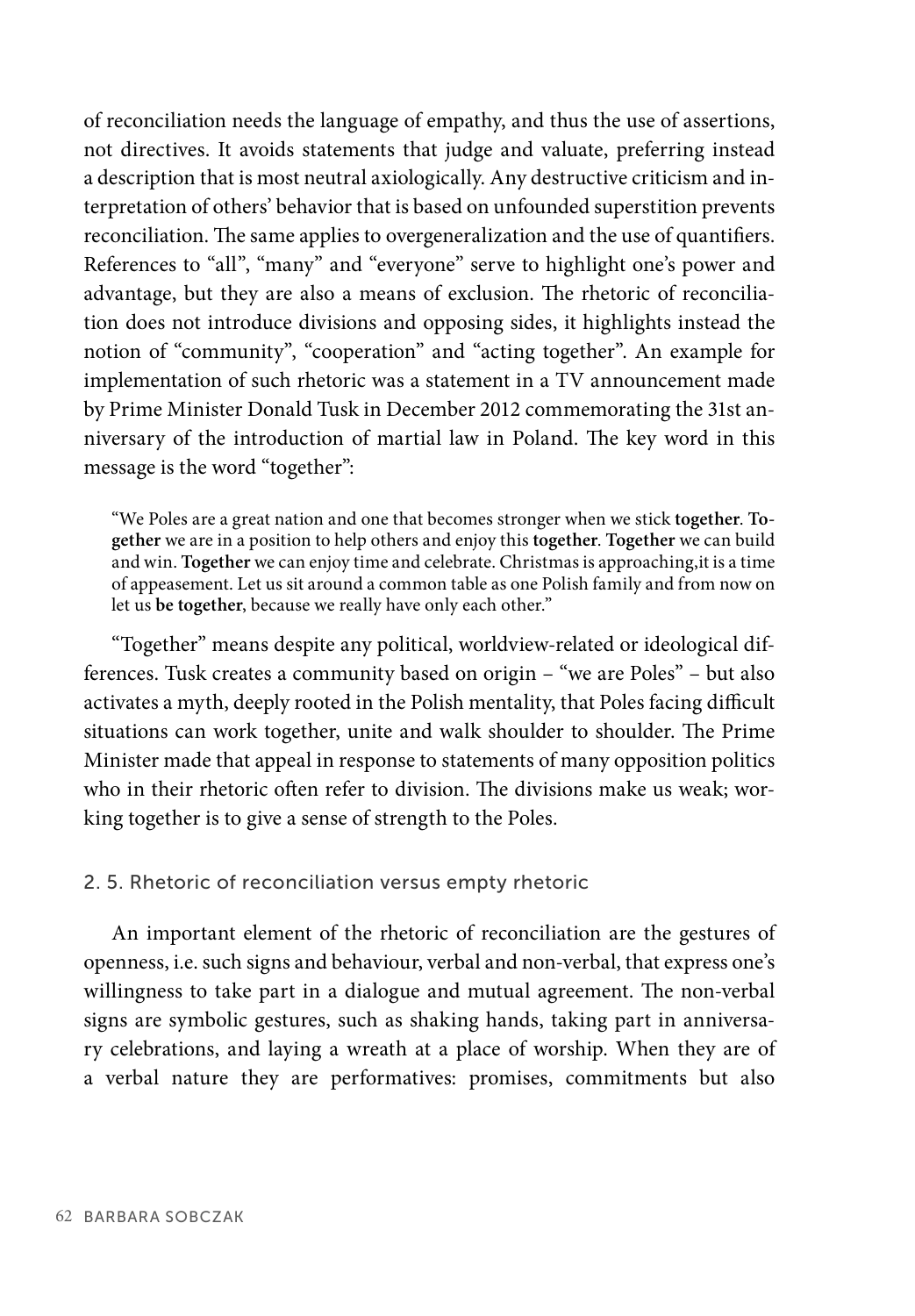$-$  apologies<sup>12</sup>. In case of performatives, conditions to be met for making them effective actions are of importance. They were specified by John Austin. For a successful performative:

"A.1) There must exist an accepted conventional procedure having a certain conventional effect, that procedure to include the uttering of certain words by certain persons in certain circumstances, and further,

A.2) the particular persons and circumstances in a given case must be appropriate for the invocation of the particular procedure invoked.

B.1) The procedure must be executed by all participants both correctly and

B.2) completely.

C.1) Where, as often, the procedure is designed for use by persons having certain thoughts or feelings, or for the inauguration of certain consequential conduct on the part of any participant, then **a person participating in and so invoking the procedure must in fact have those thoughts or feelings, and the participants must intend so to conduct themselves, and further**

C.2) **must actually so conduct themselves subsequently**" (Austin 1962: 14, emphasis mine - BS)

In the context of the rhetoric of reconciliation, it seems to be key to draw attention especially to the third condition – the appointment of a certain procedure, uttering some formula in good faith, in this case with the intention of genuine reconciliation. It is not uncommon for gestures of openness to be empty gestures<sup>13</sup>. We can then speak of a superficial reconciliation, as the only thing that has changed is the language of the debate, but not the way the opponents view one another. It is worth asking why, in the context of the rhetoric of reconciliation, the rhetoric so often stops at the level of empty gestures, declarations or for effect. It seems to be a consequence of circumstances, in which it appears. The rhetoric often responds to unusual events, tragic, dramatic or deeply moving ones. Extemporariness is usually involved and basically neither what is to come

<sup>12.</sup> Such an apology was made on 7 July 2001 by the then Polish president, Aleksander Kwaśniewski, during a ceremony commemorating the mass murder of Jewish residents of the town of Jedwabne done by dozens of Poles in July 1941. Aleksander Kwaśniewski said then: "Today, as a man, as a citizen, and as President of the Polish Republic, I apologise. I apologise on behalf of myself and those Poles whose conscience is shattered by that crime. On behalf of those who think that you cannot be proud of the greatness of Polish history and, at the same time, cannot feel the pain and shame for the evil done by Poles to others".

<sup>13.</sup> As an example let us recall the events that took place shortly after the plane crash at Smoleńsk, when Polish-Russian relations and, nationwide, Polish-Polish relations seemed to have entered into a new phase of truce and reconciliation. A similar situation took place after the death of the Pope, when not only politicians were ready to reconcile, but also the fans and supporters of football teams.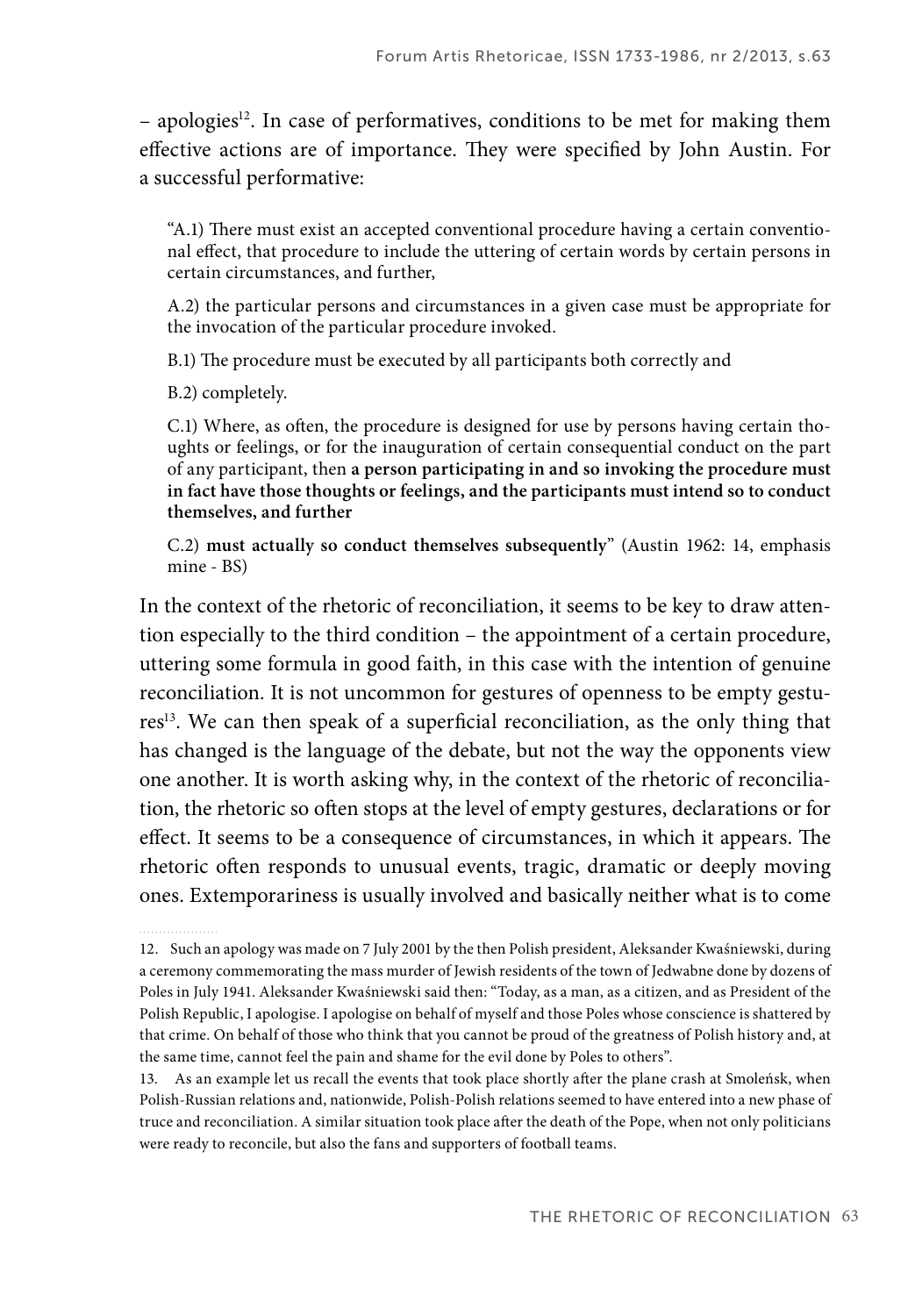nor what is necessary to make a long-term effort matter. It mainly serves to make a good impression, thus it serves the aims of the rhetorician's purpose of self-presentation or, following Plato (*Gorgias*), what can be called flattering the tastes of the crowds. In that sense it is set on evoking feelings of pleasure and improving the audience's sense of well-being. And this rhetoric, called by Gadamer (2003: 65) an "empty" rhetoric or "hollow" rhetoric, is nothing else but sophistry. Thus it is only a set of actions aimed at persuading or winning over the opponent, no matter whether we believe in what we are trying to convince others about or not. Therefore, on one hand, there is the rhetoric of reconciliation as that type of actions that merely and temporarily hides still existing conflicts; while on the other hand, there is the possibility of such a rhetoric that is capable of transforming both participants of the dialogue. In this type of rhetoric, the speaker tries to convince the Other not in the name of the speaker's own particular interests, but in the name of what the speaker believes in. In this case, that belief focuses on reconciliation. And this, in turn, takes us to the final feature of the rhetoric of reconciliation – to the rhetorician as the subject.

In ancient times the rhetorician had to be a moral person, one who sought the truth, one who served what was just and good. According to Plato (*Gorgias* 487), a person who could judge other people's actions had to possess three features: knowledge, amiability and openness. The rhetoric of reconciliation requires the inclusion of these features into the speaker's ethos. Only a person who is wise, just and believes in the existence of truth and knowledge guarantees that the rhetoric of reconciliation will not stop at the short-term results and at the particular aims of the speaker, but that it has a chance to delve deeper, to aims and values that are more durable and connected with areas of not only knowledge, but also of ethics and truthfulness. The latter is understood, of course, not as a statement that is compliant with reality, but that what is being said is compliant with the speaker's inner conviction.<sup>14</sup>

## 3. Conclusion

The rhetoric of reconciliation, though not a leading one for contemporary society, plays a very important role in it. It leads to a consensus, allows for a compromise, a rebuilding of relationships and construction of good relations. As for

<sup>14.</sup> This issue remains in line with Socratic and Platonic rhetoric.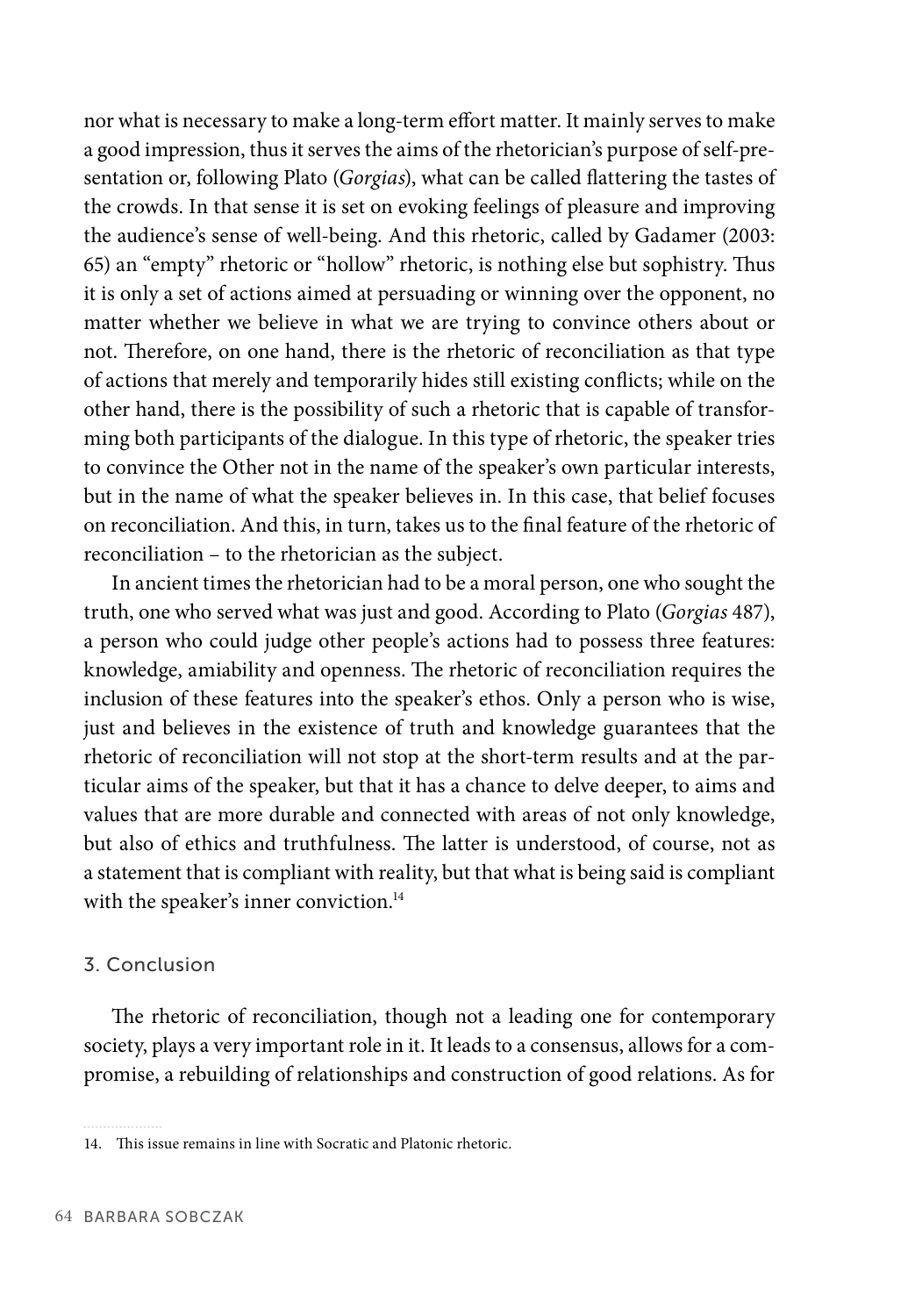the issue that was raised in the introduction, it must be said that it does not always enjoy as good a reputation as it deserves, for it has strong competition in the form of the "empty" rhetoric. The difficulty in distinguishing between the rhetoric of reconciliation and the "empty" rhetoric (sophistry) consists in, among others, the near impossibility of distinguishing them exclusively on the basis of what they teach. It seems, therefore, that the essential differences can mainly be brought down to two, which are very fine and difficult to estimate: a difference in intentions and a difference in effects. The difference in intentions relates to the attitudes and intentions of the rhetorician and the ethical issues and goals to be attained: are we therefore convincing because of what we believe in or perhaps in the name of self-interest? Do we care about the truth, about what is just and right, or rather the effect, self-presentation and pandering to the audience? Do we want to take possession of or rather respect the Other? The difference in effects, in turn, can be expressed by the words from the Bible: "By their fruits ye shall know them." The "empty" rhetoric exhausts itself in immediate and impressive gestures (without a follow-up). The rhetoric of reconciliation aims at activities that will last for years or even decades to come.

#### Bibliography

Austin John L. (1962) *How to Do Things with Words*. Oxford, The Clarendon Press. Bartmiński Jerzy (2007) *Jak zmienia się stereotyp Niemca w Polsce. Profile i ich historyczno-kulturowe uwarunkowania,* In: eadem*, Stereotypy mieszkają w języku. Studia etnolingwistyczne*, Lublin, Wydawnictwo UMCS, pp. 242-261.

**Barthes Roland** (1984) *Mythologies*, trans. A. Lavers. New York, Hill and Wang. **Bauman Zygmunt** (1991) *Modernity and Ambivalence*. Ithaca, N.Y., Cornell University Press. Buber Martin (2000) *I and Thou*, trans. Ronald Gregor Smith. New York, Scribner Classics. Campbell Joseph (1988) *The Power of Myth with Bill Moyers*, ed. B. S. Flowers. New York, Anchor Books.

**Caputo John D.** (1993) *Agains Ethics. Contributions to a Poetics of Obligation with Constant Reference to Deconstruction*. Bloomington and Indianapolis, Indiana University Press.

**Caputo John D.** (1987) *Radical Hermeneutics. Repetition, Deconstruction and the Hermeneutic Project*. Bloomington and Indianapolis, Indiana University Press.

**Caillois Roger** (1999) *Fonction du mythe, Le mythe et l'homme*. Paris, Gallimard. **Eliade Mircea** (1963) *Myth and Reality*, trans. W. R. Trask. New York, Harper and Row. **Gadamer Hans-Georg** (1990) *Wahrheit und Methode: Grundzüge einer philosophischen Hermeneutik*. Tübingen, Mohr.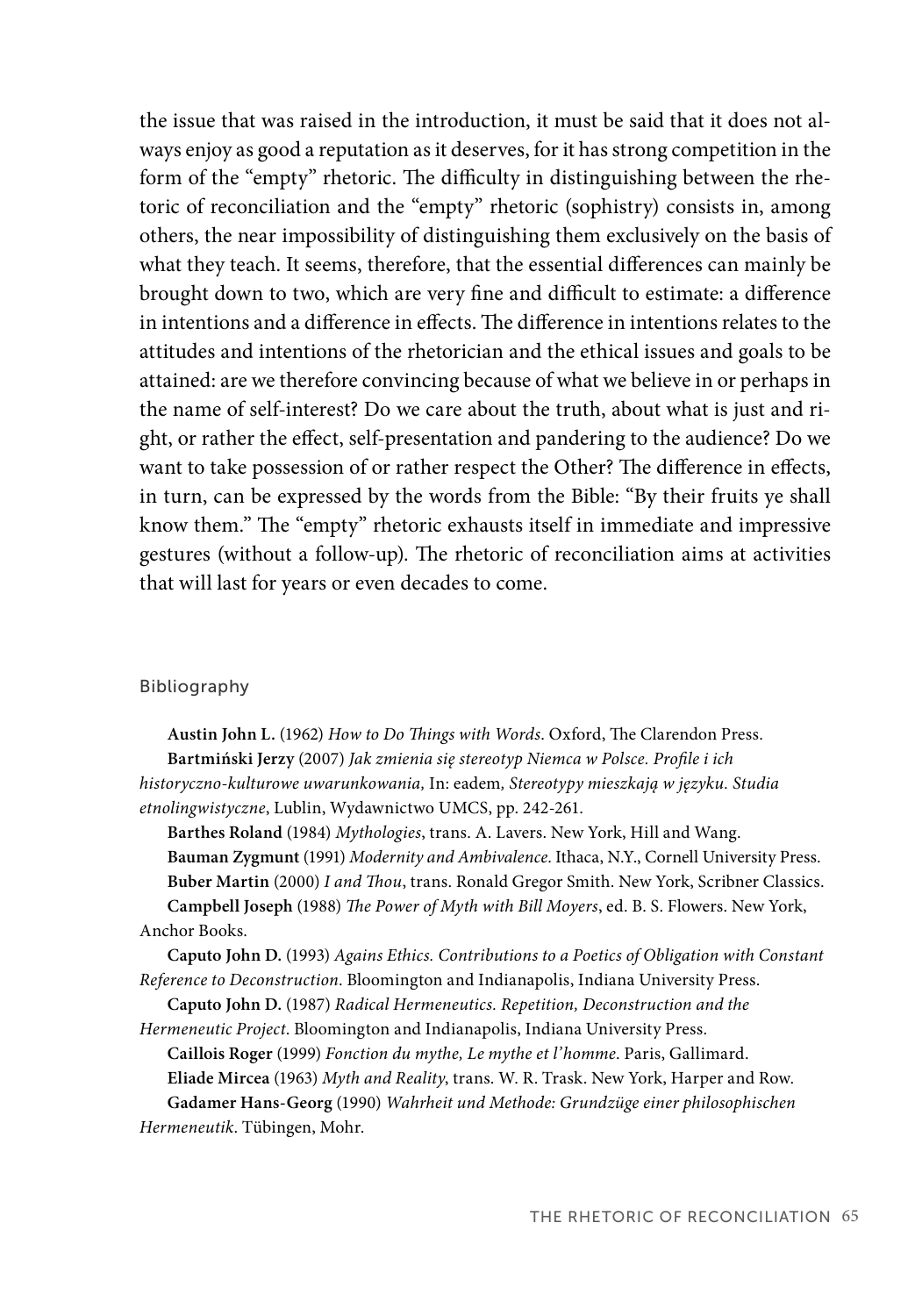**Gadamer Hans-Georg** (2003) *A Century of Philosophy: a conversation with Ricardo Dottori*, trans. R. Coltman and S. Koepke. London and New York, Continuum.

**Gibb Jack. R.** (1961) *Defensive Communication*, "Journal of Communication", vol. 11, pp. 141-148.

**Głowiński Michał** (2007) *Retoryka nienawiści,* "Nauka," No 2, pp. 19-27.

**Gruchlik Honorata** (2001) *Inność a obcość w kontekście fi lozofi cznym*, "Antrophos", vol. 7-8, http:/www.anthropos.us.edu.pl/anthropos5/texty/gruchlik.htm, [accessed: 31.01.2012].

**Habermas Juergen** (1984) *Theory of Communicative Action Volume One: Reason and the Rationalization of Society,* trans. T. A. McCarthy. Boston, Massachusetts, Beacon Press.

**Jantos Małgorzata** (1997) *Filozofi a dialogu. Źródła, zasady, adaptacje.* Kraków, Wydawnictwo PAN.

**Januszkiewicz Michał** (2007) *W-koło hermeneutyki literackiej*. Warszawa, Wydawnictwo Naukowe PWN.

**Januszkiewicz Michał** (2010) *Nauki o kulturze a hermeneutyka*, In: *Kulturo-znawstwo. Dyscyplina bez dyscypliny*, ed. W. J. Burszta, M. Januszkiewicz, Warszawa, Wydawnictwo SWPS.

**Kępiński Andrzej** (1995) *Geneza i funkcjonowanie negatywnego stereotypu Rosji*

*i Rosjanina*, In: *Narody i stereotypy*, ed. T. Wallas. Kraków, Międzynarodowe Centrum Kultury, pp. 153-157.

**Kirwiel Eleonora, Maj Ewa, Podgajna Ewelina** (2011), ed., *Obrazy Rosji i Rosjan w Polsce od końca XIX wieku do początku XXI stulecia. Myśl polityczna – media – opinia publiczna*. Lublin, Wydawnictwo UMCS.

Kłoczowski Jan A. (2005) *Filozofia dialogu*. Poznań, Wydawnictwo "W drodze".

**Kowalski Sylwester, Tulli Magdalena** (2003) *Zamiast procesu. Raport o mowie nienawiści*. Warszawa, Wydawnictwo W.A.B.

**Kriesberg Louis** (1998) *Constructive Confl icts. From Escalation to Resolution*. Lanham, MD, Rowman & Littlefield Publishers.

**Lévi-Strauss Claude / Eribon Didire** (1991) *Conversations with Claude Levi-Strauss*, trans. P. Wissing. Chicago, University of Chicago Press.

**Malinowski Bronisław** (1926) *Myth in Primitive Psychology*. New York, W.W. Norton & Co. **Plato** (1987) *Gorgias*, trans. D. J. Zeyl. Indianapolis, Hackett.

Rawls John (1999) *A Theory of Justice, Revised Edition*. Cambridge, Massachusetts, Harvard University Press.

**Rosenberg Marshall B.** (2003) *Nonviolent Communication - A Language of Life*. Encinitas, CA, PuddleDancer Press.

**Simmel Georg** (1995) *Das Ende des Streits,* In: idem, *Soziologie, Gesamtausgabe*, vol. 11. Frankfurt am Main: Suhrkamp, pp. 333-344.

Sobczak Barbara (2011) *Współczesna debata telewizyjna a konflikt destruktywny*, "Prace Językoznawcze UWM", vol. 13, pp. 233-245.

**Tajfel Henri, Turner John C.** (1986) *The social identity theory of inter-group behavior*, In: *Psychology of Intergroup Relations*, eds. S. Worchel and L. W. Austin. Chicago, Nelson-Hall.

**Tannen Deborah** (1999) *The Argument Culture. Stopping The America's War of Words*, Ballantine, Publishing Group.